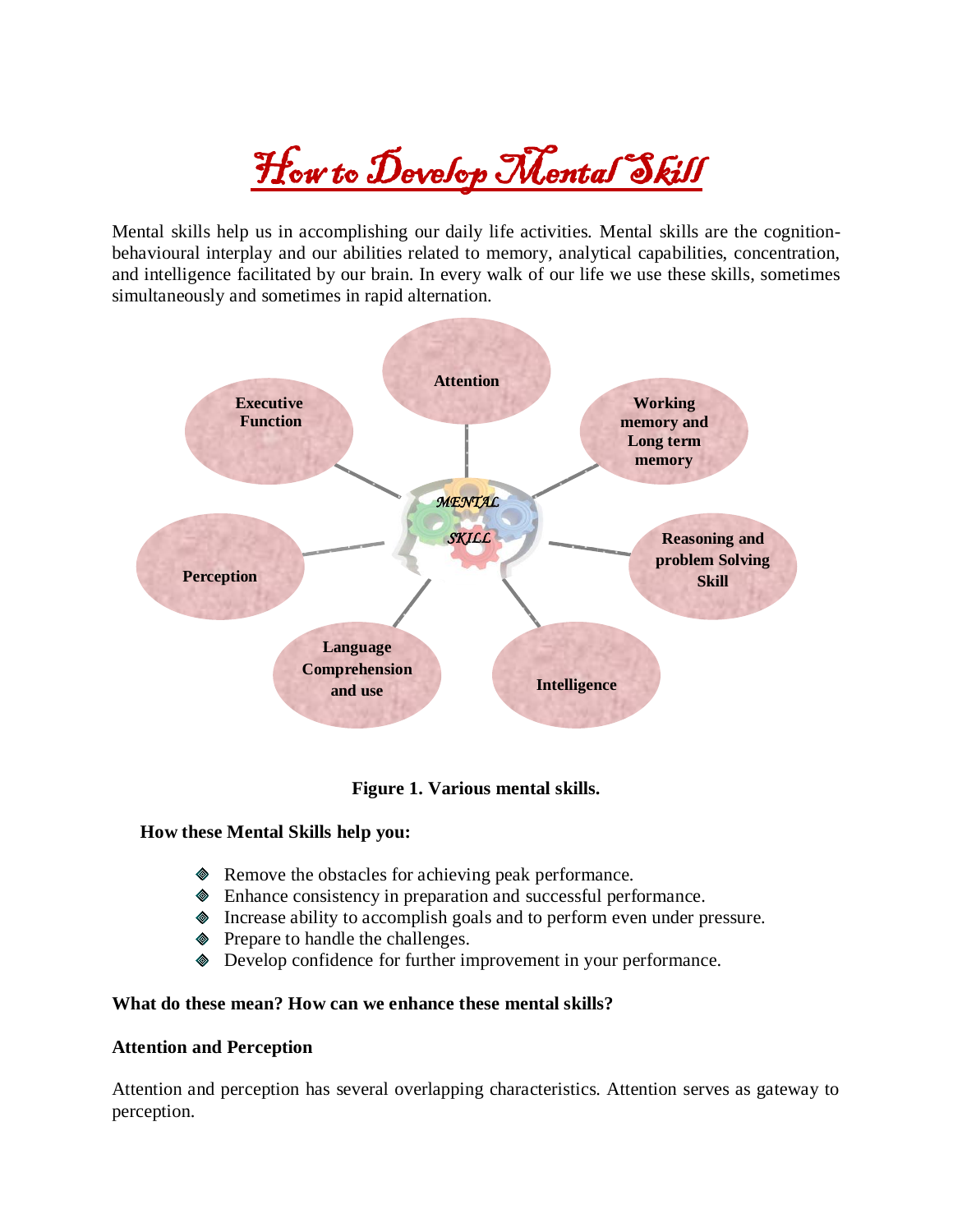Attention is a process through which we select certain stimuli. Besides selection it takes care of other properties like, alertness, concentration and search. Arousal is an important factor for attention and by maintaining it at optimal level one can achieve maximum attention capacity.

### **How to improve our attention:**

- **Focus on the task at hand:** Keep asking questions about the task entrusted to you to understand it in a better way, so that you are able to focus.
- **Avoid distractions**
- **Do not try to do many tasks at a time:** This would divide your attention and increase the chance of errors, because you concentrate less on individual task.
- 1. **Selective attention:** Concerned mainly with the selection of a limited number of stimuli or objects from a large number of stimuli.
- 2. **Sustained attention:** Maintaining attention for prolong period of time.
- 3. **Divided attention:** Attending two or more thing at same time.



- 1. **Bottom-up Perception**: Perception of stimuli begins from its parts. It emphasizes on features of stimuli.
- **2. Top-down perception:** Perception begins from the whole. It emphasizes on perception of stimuli as a whole

Perception is a process through which we recognize, interpret and assign meaning to the information gathered through our sense organs. In interpreting stimuli or events, individuals often construct them in their own ways. Make effort to enhance your perception of environment and improve perceptual processing.

Improving attention – this would also improve your perceptual ability.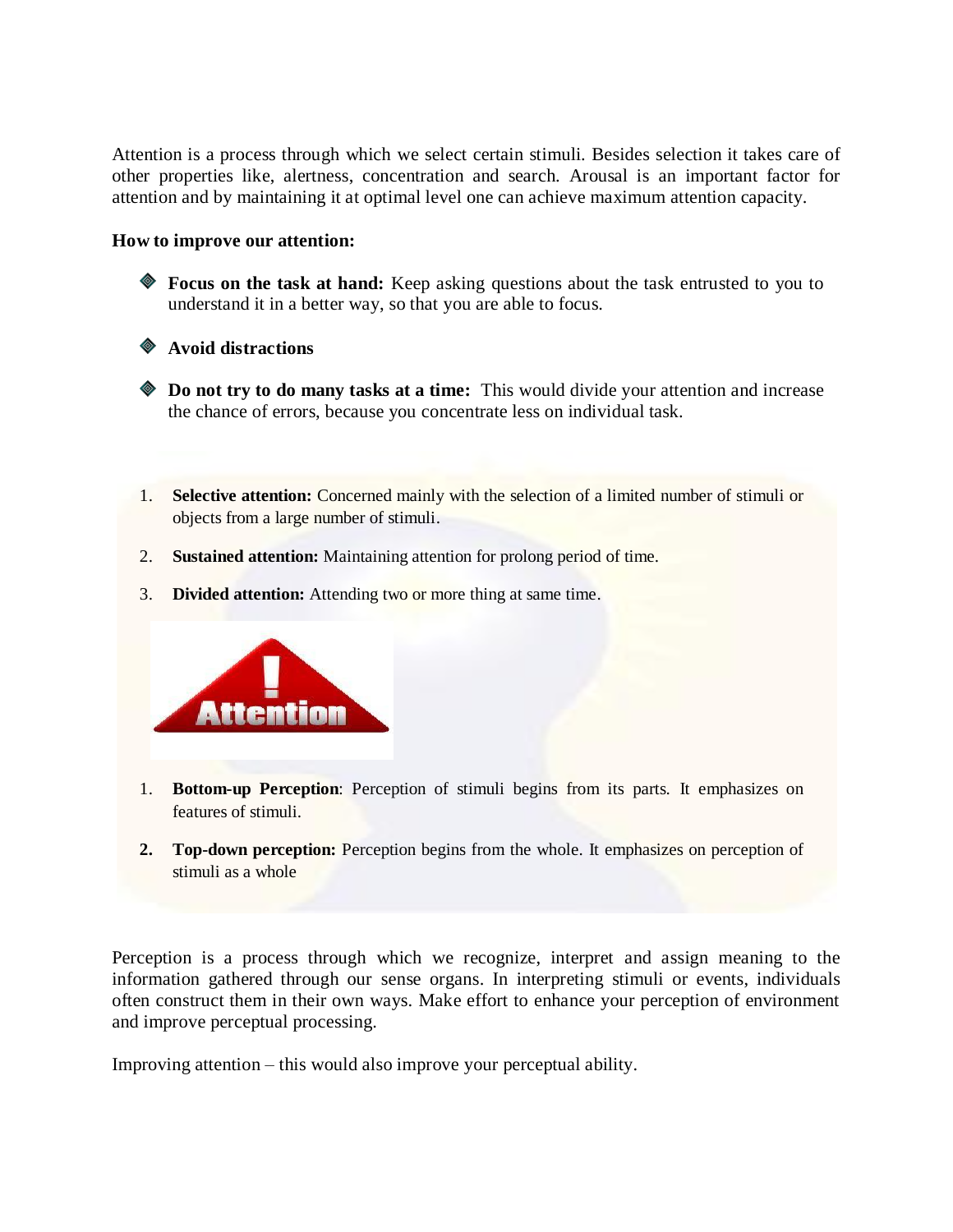## **Working Memory and Long Term Memory**

Memory refers to our ability of retaining and recalling information over a period of time. Long term memory requires retention of information for longer period of time whereas, working memory hold information for short period of time. While retaining information it also transforms and processes information to fulfill the requirement of current situation.

We can enhance memory capacity by following these techniques:

- **Pay attention and concentrate** on the given information.
- **Relate the information to your learning**. Relate the information to something you know already. The more personal the information becomes, the easier it is to remember. For making it personal ask yourself
	- how it makes you feel
	- where else you have heard this
	- whether there is something in your personal life related to this piece of information.
- **Repeat the information**: Come back to it more than one time. Repeated information is easier to recall. Spaced retrieval (a method with which a person is cued to recall a piece of information at different intervals) is one of the methods that has shown good results even in those suffering with memory loss as in the Alzheimer's patients.



**Elaborate on the information:** Think about it. Things that are concrete and have a clear meaning are easier to remember.

 **Attach meaning to the information** you are trying to memorize – it will make it easier to recall later. For instance, try to picturise the information in your head. Pictures are much easier to memorize than words. To remember figures and percentages it is much easier to picture these in a graph for instance.

**Use your state, mood and environment as a cue to retrieve stored information.** 

**Use mental imagery and various mnemonics** like Chunking, Acronyms, Method of loci, Rhymes etc. to improve your memory retention.

## **Language Comprehension**

It is the ability to understand the symbols of language and their use to communicate. To enhance your linguistic capacity do following activities:

• Pronounce the language properly.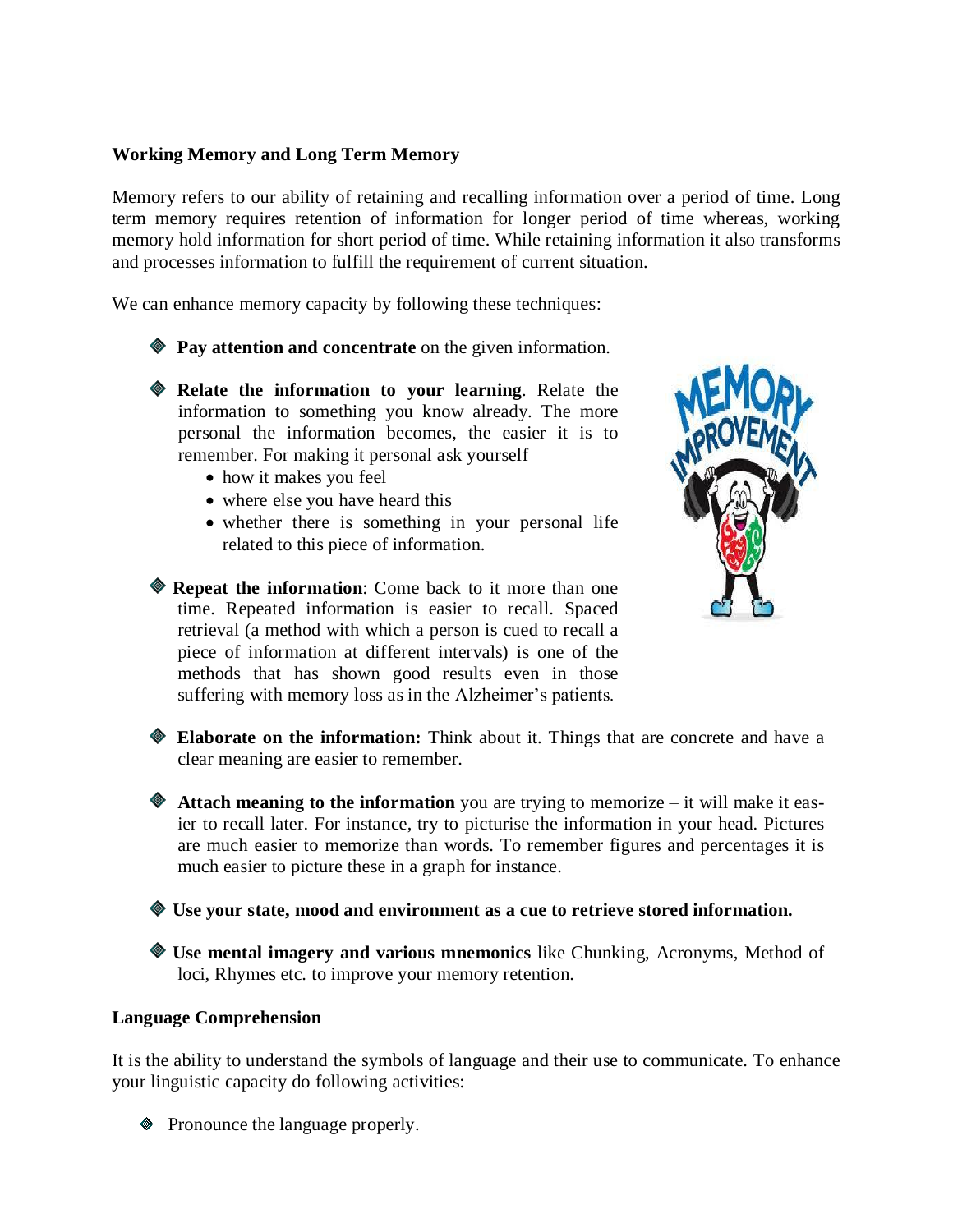- ◆ Speak with grammatical accuracy.
- ◆ Build your vocabulary.
- Understand and produce longer stretches of speech - such as, stories, directions, instructions.
- Use the language to accomplish your purposes and get things done.
- Use words and ways of speaking appropriate for different situations.



- Interact with other people appropriately when talking with them.
- Understand more about what the people you talk to are like and why they behave the way they do.

### **Intelligence**

Intelligence is individual's ability to understand complex ideas, to adapt effectively to the environment, to learn from experience, to engage in various forms of reasoning to overcome obstacles by careful thought. Intelligence has various sub types such and by practicing activities related to the type of intelligence one can achieve high level of intelligence (see table 1).

### **Table 1: Showing activities to develop intellectual ability.**

| of<br><b>Type</b><br><b>Intelligence</b> | <b>Activities to develop particular Intelligence</b>                                                                                                                                                                                                                                                                 |
|------------------------------------------|----------------------------------------------------------------------------------------------------------------------------------------------------------------------------------------------------------------------------------------------------------------------------------------------------------------------|
| Verbal<br><b>Intelligence</b>            | Involves reading, writing, speaking, and conversing.<br>$\bullet$<br>Exercise it through learning a new language, reading interesting books,<br>playing word games, listening to recordings, using a computer, and<br>participating in conversation and discussions online.                                          |
| Logical<br>Intelligence                  | Involves number and computing skills, recognizing patterns and<br>relationships, timeliness and order, and the ability to solve different kinds of<br>problems through logic.<br>Exercise it through classifying and sequencing activities, playing number<br>and logic games, and solving various kinds of puzzles. |
| <b>Spatial</b><br><b>Intelligence</b>    | Involves visual perception of the environment, the ability to create and<br>manipulate mental images.<br>Develop it through drawing, painting, sculpting, sharpening observation<br>skills, solving mazes and other spatial tasks, and exercises in imagery and<br>active imagination.                               |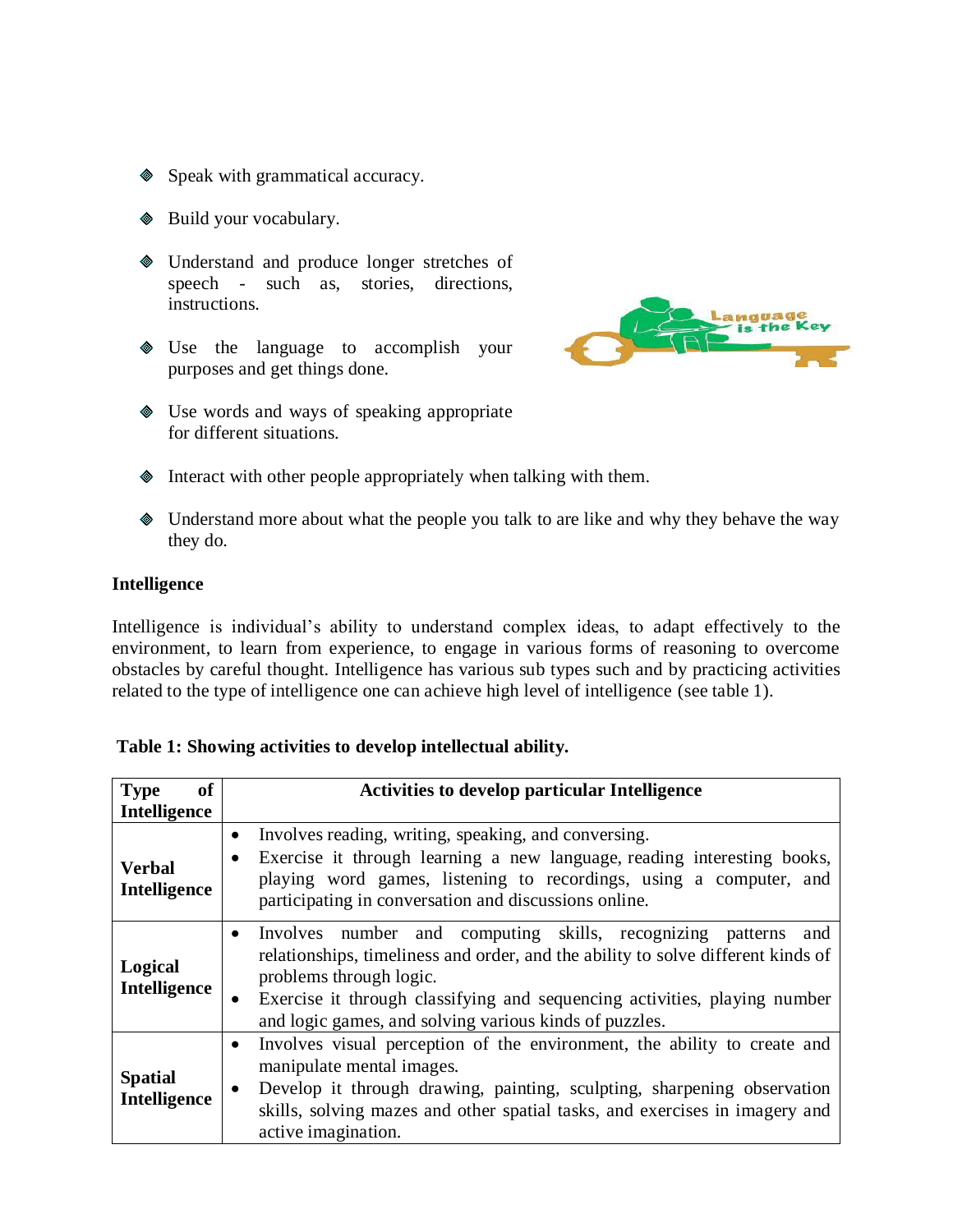| <b>Body</b><br>Intelligence             | Involves physical coordination and dexterity, using fine and gross motor<br>skills, and expressing oneself or learning through physical activities.<br>Develop it by dancing, playing various active sports and games, as well as<br>$\bullet$<br>taking up martial arts or yoga.                                                                 |
|-----------------------------------------|---------------------------------------------------------------------------------------------------------------------------------------------------------------------------------------------------------------------------------------------------------------------------------------------------------------------------------------------------|
| <b>Musical</b><br><b>Intelligence</b>   | Involves understanding and expressing oneself through music and rhythmic<br>movements or dance, or composing, playing, or conducting music.<br>Practice it by listening to a variety of recordings, and singing, dancing, or<br>playing an instrument.                                                                                            |
| <b>Social</b><br><b>Intelligence</b>    | Involves understanding how to communicate with, and understand other<br>$\bullet$<br>people, and how to work collaboratively.<br>Develop it through cooperative games, group projects and discussions, as<br>$\bullet$<br>well as dramatic activities or role-playing.                                                                            |
| <b>Emotional</b><br><b>Intelligence</b> | Involves understanding one's inner world of emotions and thoughts, and<br>growing in the ability to control them and work with them consciously.<br>Develop it through participating in independent projects, reading<br>$\bullet$<br>illuminating books, journal-writing, imaginative activities and games,<br>counseling, and quiet reflection. |
| <b>Creative</b><br><b>Intelligence</b>  | Involves creating something new with your mind or with your body.<br>$\bullet$<br>Develop it by participating in plays or make-believe games, by writing,<br>painting, decorating, handicrafts, cooking and so on.                                                                                                                                |

## **Problem Solving and Reasoning**

Problem solving is an effort to develop or choose among various responses in order to attain desired goals, whereas, in reasoning we transform information in order to reach specific conclusions. Problem solving can be made easier by using Algorithms, Heuristics and Analogy approach. Reasoning can be both deductive and inductive. Deductive reasoning is used when one goes from general information to specific information to arrive at an answer. It has been proposed that reasoning that uses this chain-like way of thinking is largely dependant on memory skills. Inductive reasoning does not lead to one solution to a problem, but to solutions that have different levels of possibly solving the problem. In this sort if reasoning the person takes a specific situation and generates many general solutions.

Knowledge acquisition is not short term deed. You have to make continuous and long term effort to learn skills. To enhance your problem solving and reasoning skill, go through the following:

**Enjoy with puzzles, Sudoku etc.** It will develop your grey matter to help in critical thinking.

**Ask why? Ask why not?** It will help you in making causal-effect relationship.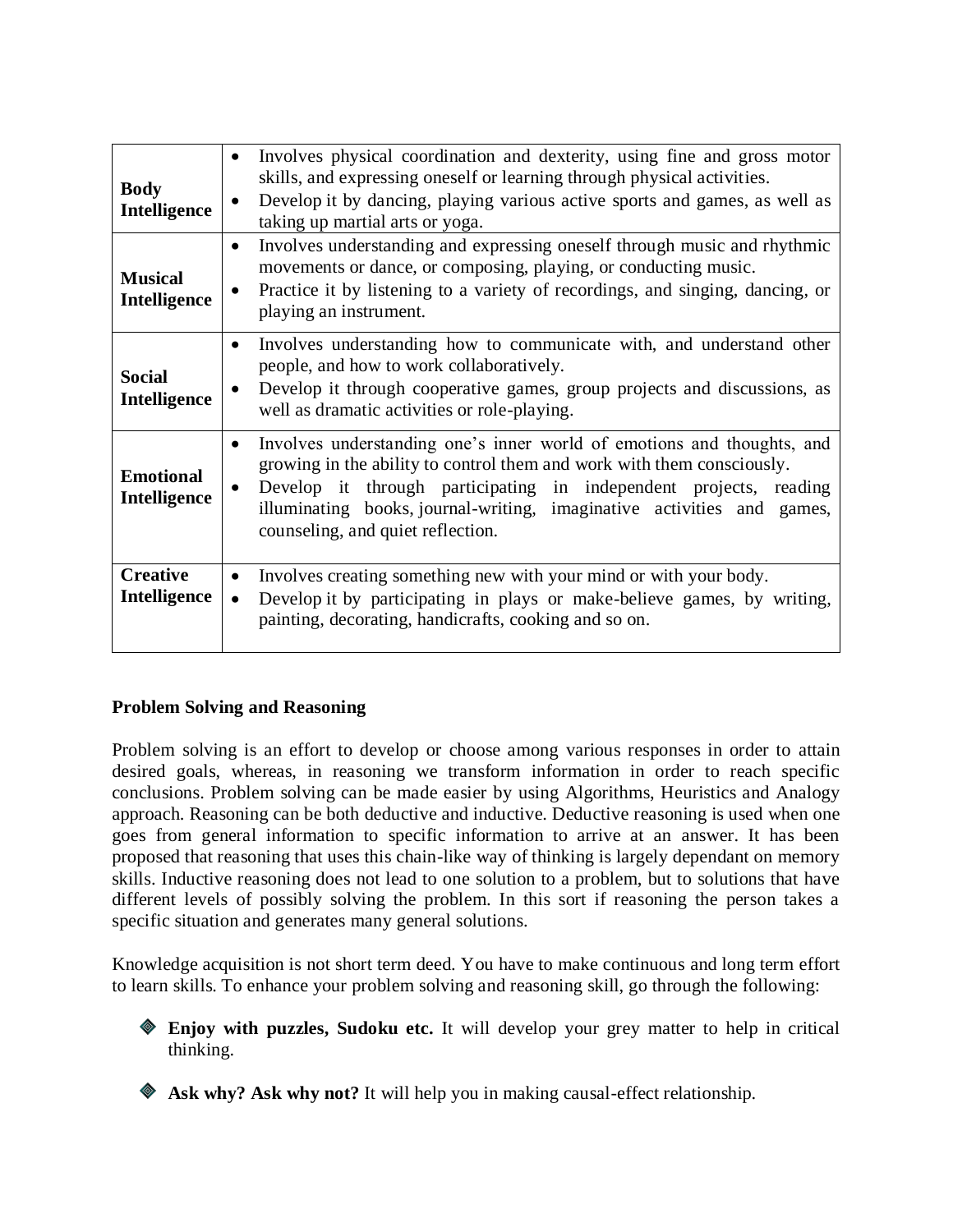**Cultivate habit of "if-then-else".** Whatever you do analyze it if it happens then what will be result. This will create if-then-else map in your brain and will increase your reasoning ability.

**Develop your reasoning ability.**

### **Executive Function**

Executive function is a type of attentional mechanism used to maintain current task goals, process incoming information and block external (environmental distracters) and internal (other unrelated long-term memory units) interference.

Executive functions may be of different types:

- 1. Shifting between tasks or mental sets.
- 2. Updating and monitoring of representation in working memory.
- 3. Inhibition of dominant or proponent responses.
- 4. Maintenance of task relevant information in the face of distraction or interference and suppressing or inhibiting information irrelevant to the task.
- 5. Categorization and sequencing of elements.

Researchers suggest that executive function training leads to neuroplasticity and augment this ability. Training program includes several attentional, cognitive and intelligence tasks.

### **Exercise your brain**

Regularly "exercising" the brain keeps it growing and spurs the developments of new nerve connections that can help improve brain functioning.

- Try some fun puzzle exercises everyday such as crosswords, Sudoku, and other games which are easy enough to for anyone.
- Try something that is new and challenging, which makes you flex your brain muscles.

# **Follow these steps to develop mental skills:**  $\bullet$  Maintain a positive attitude ◈ Maintain a high level of self-motivation Set high, realistic goals ◈ **◆** Deal effectively with people  $\bullet$  Use positive self-talk **♦ Use positive mental imagery Manage anxiety effectively** ◈ Manage emotions effectively  $\bullet$  Maintain concentration These skills are learnt and improved through practice. **Begin your work by assessing your** current proficiency in each of the skills.

**Example 1** Develop a plan for enhancing the specific skills that need improvement.

**Periodically reassess the proficiency in** each of the skills in order to evaluate your progress.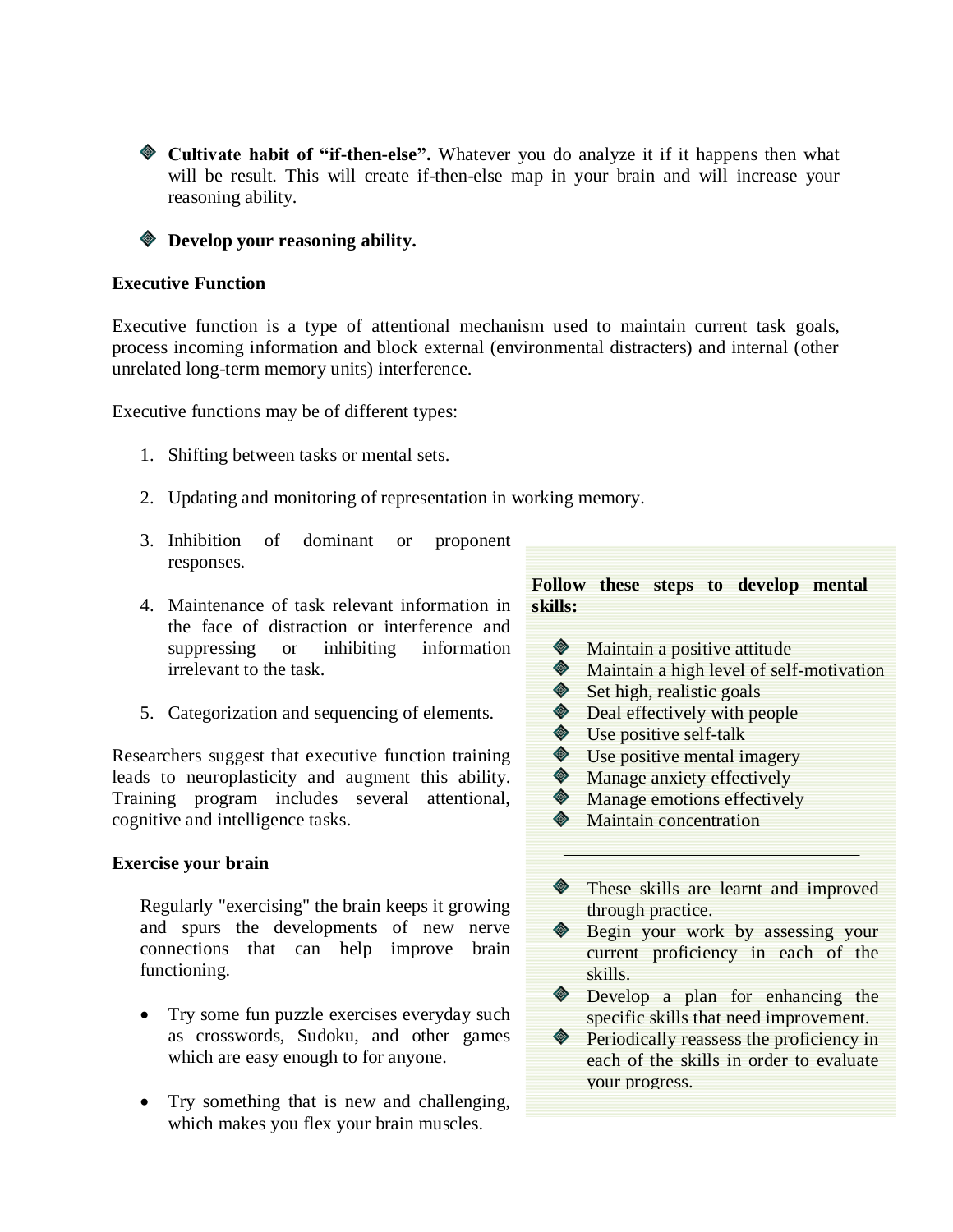Try to play chess or a fast-paced board game. By doing these activities you can keep your brain active and improve its physiological functioning.

## **Take proper Sleep**

When you're sleep deprived, your brain can't operate at full capacity. Creativity, problemsolving abilities, and critical thinking skills are compromised. Whether you're studying, working, or trying to juggle life's many demands, sleep deprivation is disastrous. Sleep is critical for learning and memory in a fundamental way.

Research shows that [sleep](http://www.helpguide.org/life/sleep_tips.htm) is necessary for memory consolidation. The key memory-enhancing activities occur during the deepest stages of sleep.

## **Reduce Stress**

Reducing the stress in your life will take a lot of reflection and action, but it will be worth it. If you're less stressed, you'll be able to sleep better, will have a more positive outlook on life, and will be much more able to enjoy your daily interactions.

To reduce stress, you have to work on minimizing the stressful situations in your life and to relax your mind and body. By changing your perception, altering your thought, doing exercises like yoga and meditation you can reduce harmful and negative stress. Specific diet also helps to reduce stress.



**Figure 2: Food that reduces stress.**